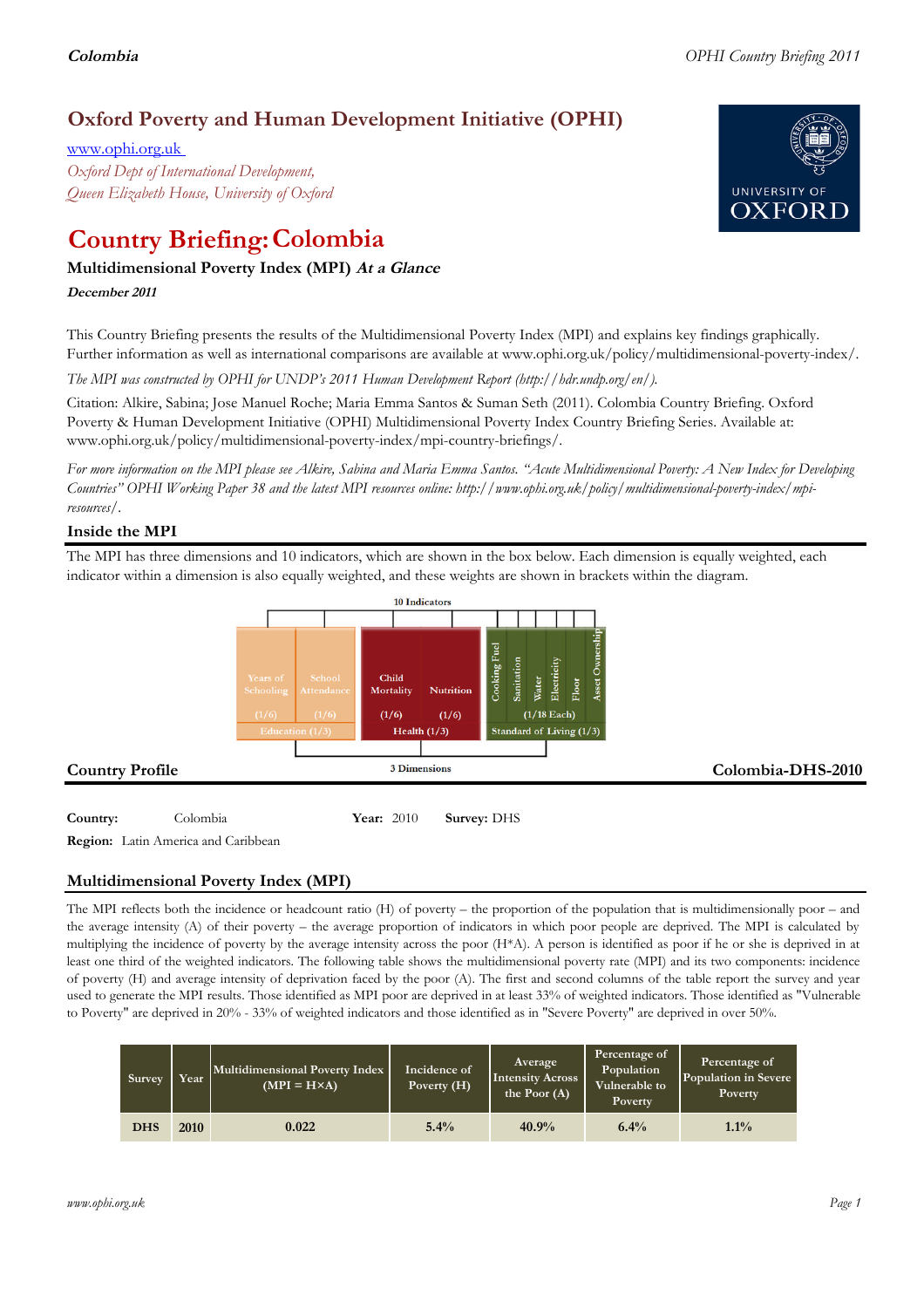## **Comparing the MPI with Other Poverty Measures**

Column chart A compares the poverty rate using the MPI with three other commonly used poverty measures. The height of the first column denotes the percentage of people who are MPI poor (also called the incidence or headcount ratio). The second and third columns denote the percentages of people who are poor according to the \$1.25 a day income poverty line and \$2.00 a day line, respectively. The final column denotes the percentage of people who are poor according to the national income poverty line. The table on the right-hand side reports various descriptive statistics for the country. The statistics shaded in khaki/olive are taken from the year closest to the year of the survey used to calculate the MPI. The year is provided below each column in chart A.



|                 |                         | Summary                                                                                                                                                |          |  |  |
|-----------------|-------------------------|--------------------------------------------------------------------------------------------------------------------------------------------------------|----------|--|--|
| erty Measures   |                         | 0.022<br>Multidimensional Poverty Index                                                                                                                |          |  |  |
|                 | 37.2%                   | Percentage of MPI Poor (H)                                                                                                                             | 5.4%     |  |  |
| 27.9%           |                         | Average Intensity of Deprivation (A)                                                                                                                   | 40.9%    |  |  |
|                 |                         | Percentage of Income Poor (\$1.25 a day) <sup><math>\ddagger</math></sup>                                                                              | $16.0\%$ |  |  |
|                 |                         | Percentage of Income Poor $(\$2.00 \text{ a day})^{\ddagger}$                                                                                          | 27.9%    |  |  |
|                 |                         | Percentage of Poor (National Poverty Line) <sup>#</sup>                                                                                                | $37.2\%$ |  |  |
|                 |                         | Human Development Index 2011*                                                                                                                          | 0.710    |  |  |
| US\$2 a day     | <b>National Poverty</b> | $HDI$ rank*                                                                                                                                            | 87       |  |  |
| 2006            | Line<br>2010            | $HDI category*$                                                                                                                                        | High     |  |  |
| <b>⁄Ieasure</b> |                         | # The World Bank (2011). "World Development Indicators." Washington, DC.<br>* UNDP (2011). "Human Development Report", Statistical Table 1 . New York. |          |  |  |

te: For population figures and numbers of MPI poor people, consult the tables on OPHI's te: http://www.ophi.org.uk/policy/multidimensional-poverty-index/

#### **Comparing the MPI with Other Poverty Measures**

Column chart B shows the percentage of people who are MPI poor (also called the incidence or headcount) in the 109 developing countries analysed. The column denoting this country is dark, with other countries shown in light grey. The dark dots denote the percentage of people who are income poor according to the \$1.25 a day poverty line in each country. The graph above tells you the year this data comes from. Dots are only shown where the income data available is within three years of the MPI survey year.



**B. Headcounts of MPI Poor and \$1.25/day Poor**



*www.ophi.org.uk Page 2*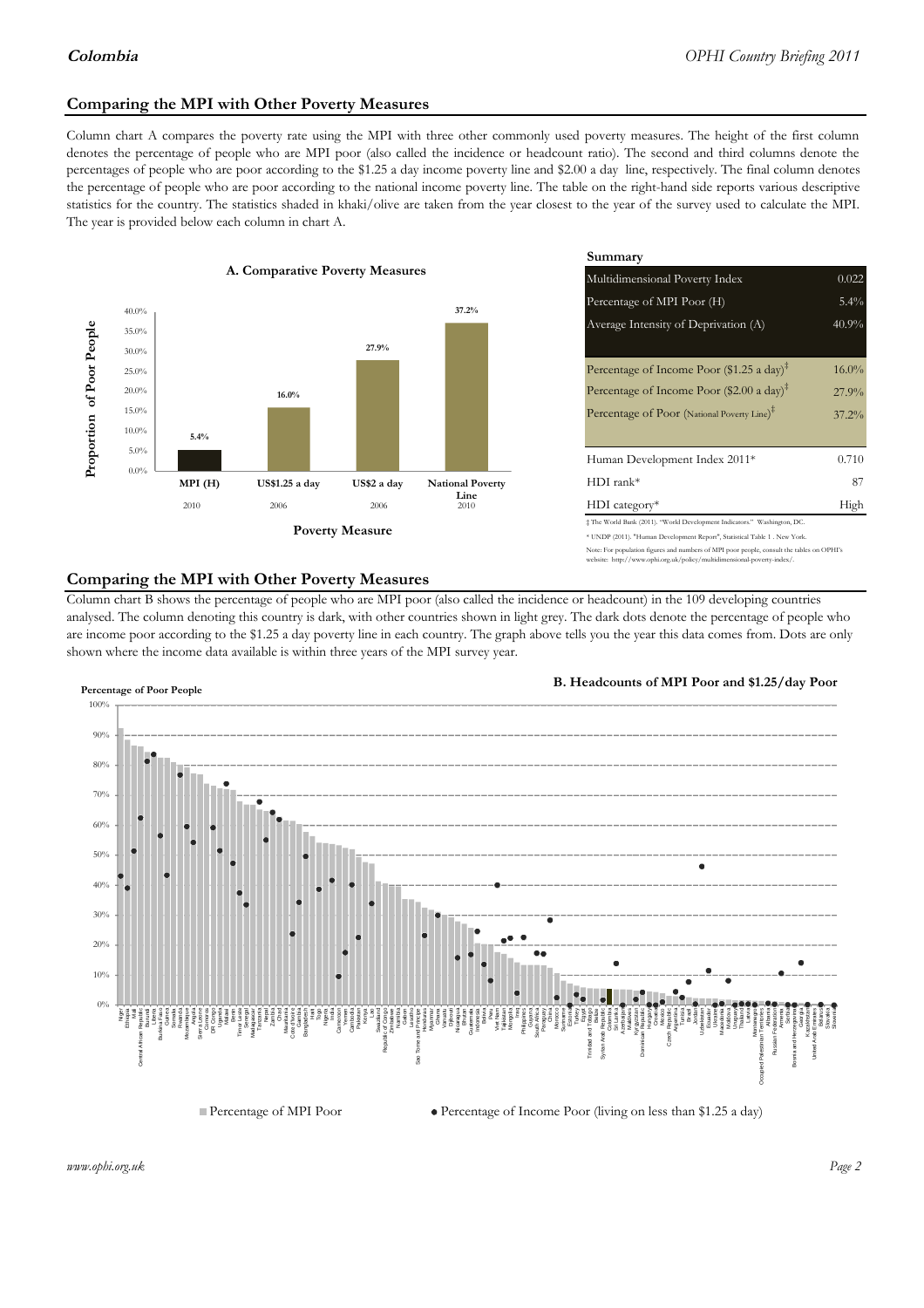#### **Incidence of Deprivation in Each of the MPI Indicators**

The MPI uses 10 indicators to measure poverty in three dimensions: education, health and living standards. The bar chart to the left reports the proportion of the population that is poor and deprived in each indicator. We do not include the deprivation of non-poor people. The spider diagram to the right compares the proportions of the population that are poor and deprived across different indicators. At the same time it compares the performance of rural areas and urban areas with that of the national aggregate. Patterns of deprivation may differ in rural and urban areas.





#### **Composition of the MPI**

The MPI can be broken down to see directly how much each indicator contributes to multidimensional poverty. The following figure shows the composition of the MPI using a pie chart. Each piece of the pie represents the percentage contribution of each indicator to the overall MPI of the country. The larger the slice of the pie chart, the bigger the weighted contribution of the indicator to overall poverty.

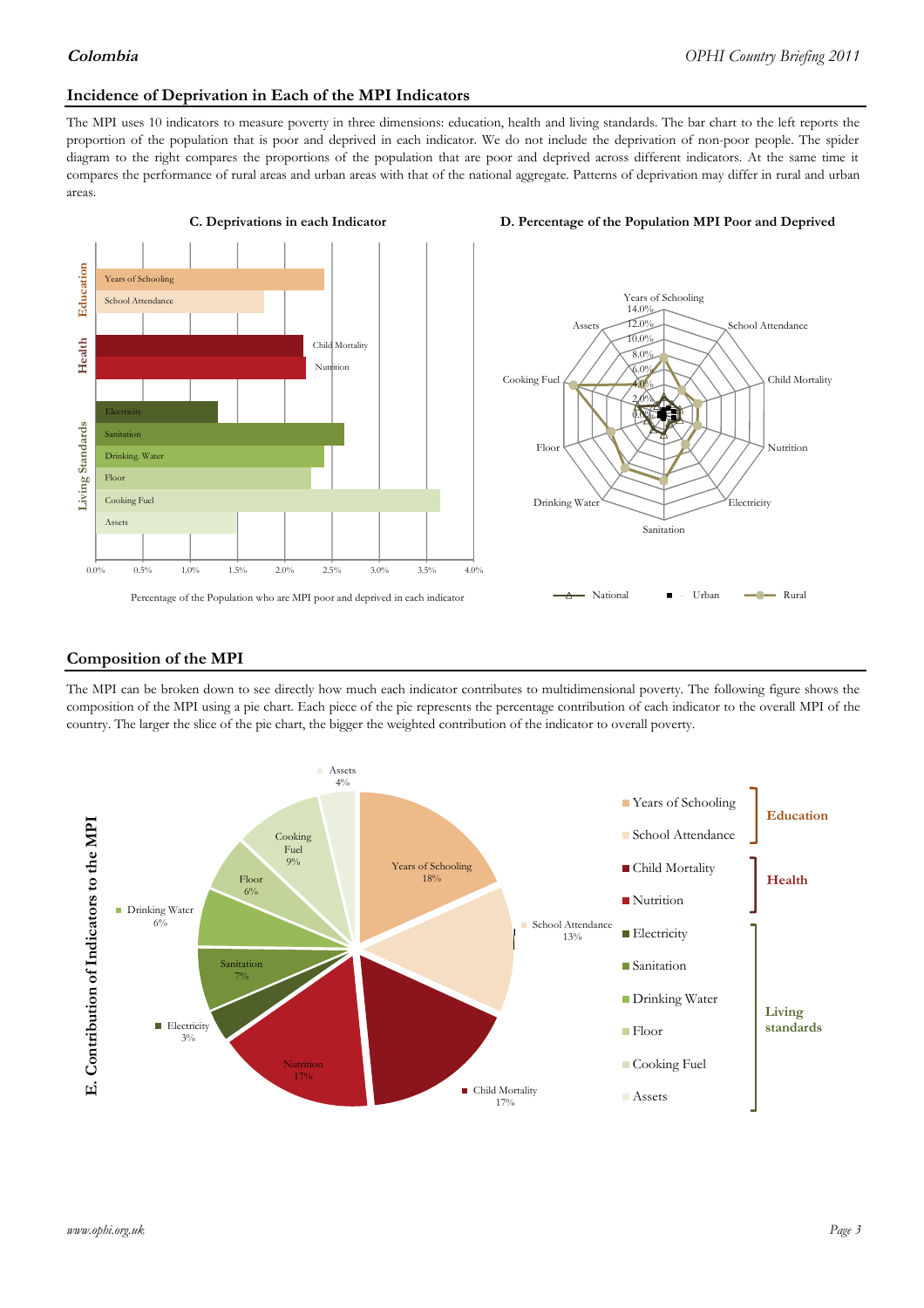## **Decomposition of MPI by Region**

The MPI can be decomposed by different population subgroups, then broken down by dimension, to show how the composition of poverty differs between different regions or groups. On the left-hand side of column chart F, the height of each of the three bars shows the level of MPI at the national level, for urban areas, and for rural areas, respectively. Inside each bar, different colours represent the contribution of different weighted indicators to the overall MPI. On the right-hand side of column chart F, the colours inside each bar denote the percentage contribution of each indicator to the overall MPI, and all bars add up to 100%. This enables an immediate visual comparison of the composition of poverty across regions.



#### **F. Contribution of Indicators to the MPI at the National Level, for Urban Areas, and for Rural Areas**

#### **Intensity of Multidimensional Poverty**

Recall that i) a person is considered poor if they are deprived in at least one third of the weighted indicators and ii) the intensity of poverty denotes the proportion of indicators in which they are deprived. A person who is deprived in 100% of the indicators has a greater intensity of poverty than someone deprived in 40%. The following figures show the percentage of MPI poor people who experience different intensities of poverty. The pie chart below breaks the poor population into seven groups based on the intensity of their poverty. For example, the first slice shows deprivation intensities of greater than 33% but strictly less than 40%. It shows the proportion of poor people whose intensity (the percentage of indicators in which they are deprived) falls into each group. The column chart H reports the proportion of the population in a country that is poor in that percentage of indicators or more. For example, the number over the 40% bar represents the percentage of people who are deprived in 40% or more indicators.



**G. Intensity of Deprivation Among MPI Poor**

Intensity of Poverty